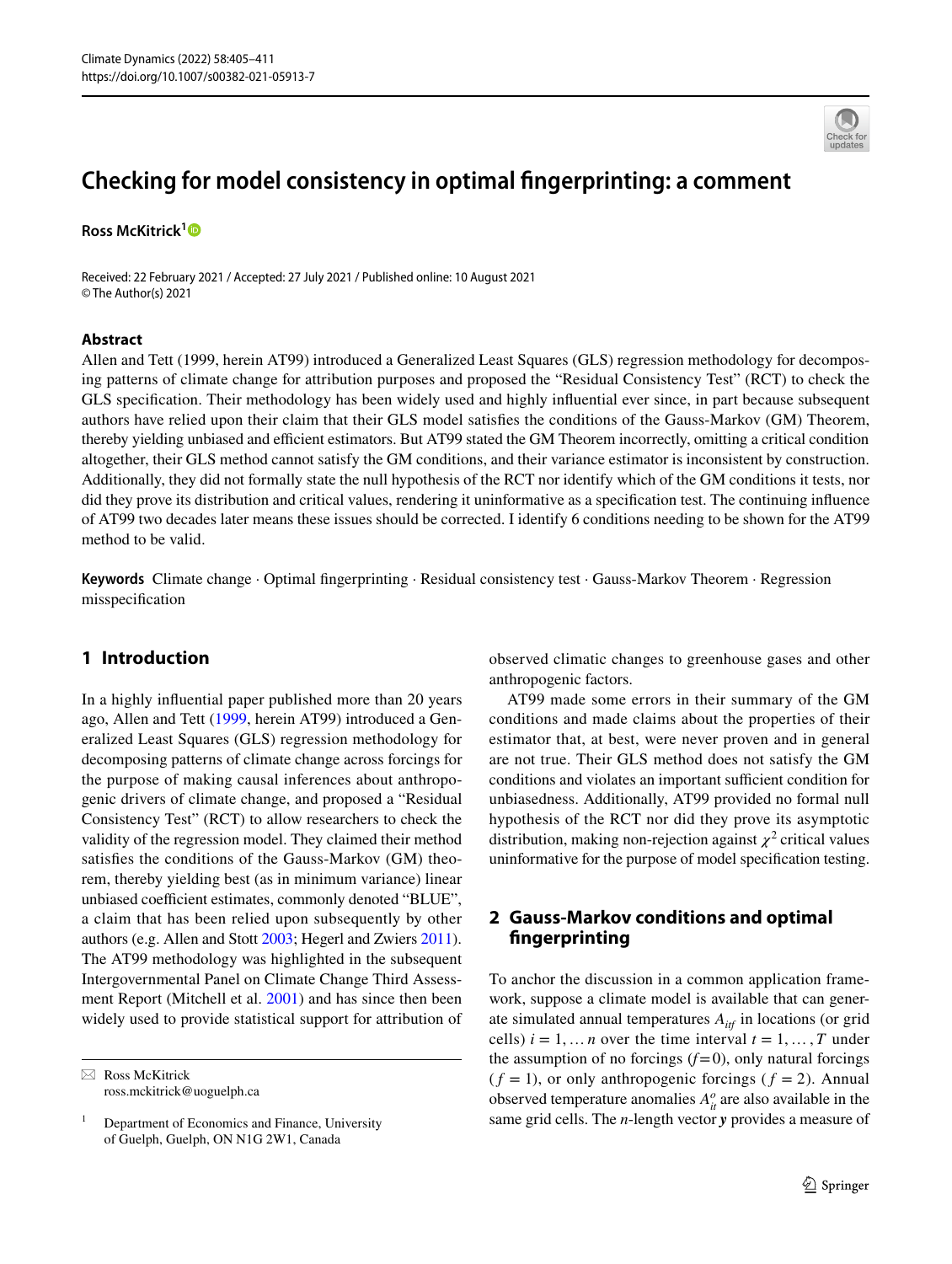the cell-specifc changes (e.g. trends or diferences in means) in  $A_{it}^o$  over the time period of interest. A matrix *X* is formed with *g* columns consisting of "signal vectors" which are created by running the model and generating  $A_{\text{inf}}$  for  $f = 1, 2$ ; then computing changes in the same way as for *y*. All data are zero-centered so a constant term is not needed.<sup>[1](#page-1-0)</sup>

A linear model regressing the observed spatial pattern of changes against the model-simulated signals is written

$$
y = Xb + u \tag{1}
$$

where  $\boldsymbol{u}$  is the regression error and the coefficient vector *b* measures the scaling factors necessary for the signals to explain the observed climate patterns. A signifcant value of an element of *b* implies the associated signal is "detected".

Denote the (unobservable) covariance matrix of *u* as  $\Omega$ , thus  $E(uu^T) = \Omega$ . Note  $\Omega$  is a symmetric nonstochastic matrix with full rank. The GM Theorem states that if  $\Omega$  is conditionally (on  $X$ ) homoscedastic and has zero offdiagonal elements, meaning it can be represented as a scalar multiple of the  $n \times n$  identity matrix  $I_n$ , which we write

$$
E(uu^T|X) = \Omega = \sigma^2 I_n
$$
 (2)

where  $\sigma^2$  is the variance of the errors  $\boldsymbol{u}$ , and if the expectation of the errors conditional on *X* is zero:

$$
E(u|X) = 0,\t\t(3)
$$

then the OLS estimator

$$
\hat{\boldsymbol{b}}_{OLS} = \left(\boldsymbol{X}^T\boldsymbol{X}\right)^{-1}\boldsymbol{X}^T\boldsymbol{y}
$$

is unbiased and has the minimum variance among all linear (in *y*) unbiased estimators (Davidson and MacKinnon [2004](#page-5-4)). In this way, an estimator of *b* that satisfes the GM conditions ([2\)](#page-1-1) and ([3\)](#page-1-2) can be said to be BLUE.

If GM condition  $(2)$  $(2)$  fails OLS coefficient estimates will still be unbiased but potentially inefficient, whereas if GM condition  $(3)$  $(3)$  fails OLS coefficients will be biased and incon-sistent. If condition ([2\)](#page-1-1) fails the common remedies are feasible GLS (where 'feasibility' refers to use of a full rank estimator  $\hat{\Omega}$  to provide weights for the regression model [\(1](#page-1-3))) or use of White's ([1980\)](#page-6-0) heteroskedasticity-consistent (HC) variance estimator.

In response to concerns that detection of greenhouse gas signals would be thwarted by heteroskedasticity, AT99 proposed the following variant on feasible GLS. They call  $\Omega$  the "climate noise" matrix and denote it  $C_N^2$  $C_N^2$ :

$$
E(uu^T) = C_N.
$$
 (4)

<span id="page-1-3"></span>Rather than defne it as the outer product of the error terms in ([1\)](#page-1-3) they assume it can be computed using the spatial covariances from the preindustrial (unforced) control run of a climate model. Denote the matrix root of the inverse of  $C_N$  as *P*, so  $P^T P = C_N^{-1}$ . While  $C_N$  is obtainable from a climate model, due to the limited degrees of freedom in climate models it is in practice rank deficient and its inverse does not exist. Suppose the rank of  $C_N$  is  $K < n$ . They propose an estimator  $\hat{C}_N$  defined using a  $\hat{K} \times n$  matrix  $P^{(K)}$  consisting of the first *K* eigenvectors of  $C_N$  weighted by their inverse singular values, which implies  $P^{(K)}\hat{C}_N P^{(K)T} = I_K$  (the rank-*K* identity matrix) and  $(P^{(K)T}P^{(K)})^+ = \hat{C}_N$  where + denotes that it is the Moore–Penrose pseudo-inverse. AT99 assert that the regression

<span id="page-1-6"></span>
$$
P^{(K)}y = P^{(K)}Xb + P^{(K)}u
$$
 (5)

<span id="page-1-1"></span>yields an unbiased estimator  $\tilde{b} = (X^T P^{(K)T} P^{(K)} X)^{-1} X^T P^{(K)T} P^{(K)} y$  which satisfies the GM conditions as long as  $P^{(K)}$  exists, regardless of the value of *K*, because, by defnition,

<span id="page-1-2"></span>
$$
E(Puu^T P^T) = PC_N P^T = I_n.
$$
\n<sup>(6)</sup>

<span id="page-1-5"></span>Equation ([6\)](#page-1-5) corresponds to Eq. ([3\)](#page-1-2) in AT99.

The assertion that ([6](#page-1-5)) implies  $\vec{b}$  is BLUE depends on 5 assumptions, not all of which AT99 state: (i)  $\vec{P}$  is nonstochastic; (ii) it does not matter that  $I_K \neq I_n$ ; (iii) there are no necessary conditions other than (6) for the GM Theorem to hold; (iv) the non-existence of  $C_N^{-1}$  has no implications for the properties of  $\tilde{b}$  and (v) test statistics associated with  $\tilde{b}$  do not depend on the assumption that  $C_N = \Omega$ . All five assumptions are incorrect.

(i) As was observed in AT99,  $C_N$  (and *P*) are functions of random natural forcings so they are random matrices. Ignore for the moment the distinction between *P* and  $P^{(K)}$ . AT99 set the randomness issue aside but the observation that the climate model generates "noisy" or random vectors is the motivation behind proposed refnements in Allen and Stott ([2003](#page-5-1)) and elsewhere. Since *u* is random, if *P* is also random Eq. ([6\)](#page-1-5) is incorrect. Neither can it be the case that  $C_N = \Omega$  since one is random and the other is not. Using a standard decomposition,  $\tilde{b} = b + (X^T P^T P X)^{-1} X^T P^T P u$ . To prove consist-

<span id="page-1-0"></span> $1$  This set-up assumes we are focused only on explaining the spatial variation of temperature change. It would be possible to pool spatial and temporal dimensions but this would raise additional issues related to the need to test time series misspecifcations so we will omit this aspect.

<span id="page-1-4"></span><sup>&</sup>lt;sup>2</sup> Note the *N* subscript stands for "noise" not the sample size, which is *n*.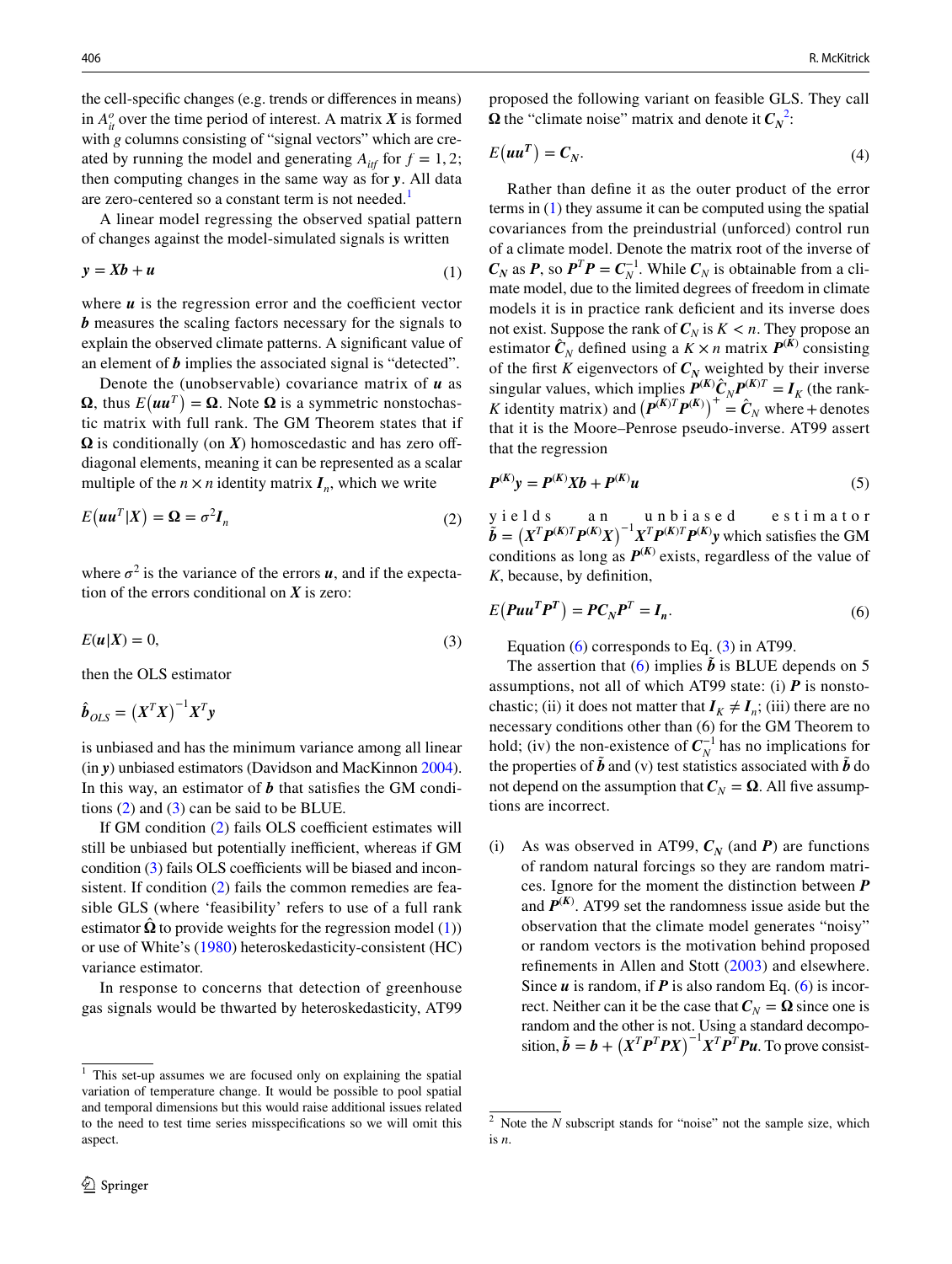ency of the AT99 optimal fngerprinting method with random *P* it needs to be shown (not merely assumed) that the second term on the right converges in distribution to  $N(0, I_g)$ , which requires proving the necessary conditions

$$
[N1] \quad plim\Big(\big(X^T P^T P X\big)^{-1} X^T P^T P u\Big) = 0_g
$$

and

$$
\begin{aligned} \text{[N2]} \quad plim\Big( \left( X^T \mathbf{P}^T \mathbf{P} X \right)^{-1/2} X^T \mathbf{P}^T \mathbf{P} \mathbf{\Omega} \mathbf{P}^T \\ \mathbf{P} X \left( X^T \mathbf{P}^T \mathbf{P} X \right)^{-1/2} \Big) &= \mathbf{I}_g \end{aligned}
$$

where the right-hand side of [N1] is a vector of *g* zeroes.<sup>[3](#page-2-0)</sup> Here the probability limit is over  $n \to \infty$  but note that the rank of  $P^{(K)}$  will be constrained to K regardless of sample size, which would make proving [N1] and [N2] particularly challenging. AT99 sidestepped any discussion of these requirements by assuming  $P^{(K)}$  is nonstochastic but in later literature when it was assumed to be random this issue was not revisited, so these conditions still need to be proven. This is true also of methods using regularized variance matrix estimators (see e.g. Hannart [2016\)](#page-5-5) in which invertibility is achieved by using a weighted sum of  $C_N$  and the *n*-dimensional identity matrix.

(ii) If  $P^{(K)}$  is used in Eq. ([6](#page-1-5)) the resulting identity matrix will have rank less than *n* so GM condition (2) automatically fails and application of the AT99 method cannot yield a BLUE estimate of *b*. Even if *P* is nonstochastic, the pseudo-inverse  $(P^{(K)T}P^{(K)})^+$  cannot equal  $\Omega$  regardless of sample size so  $\hat{C}_N$  is a biased and inconsistent estimator of  $\Omega$ <sup>[4](#page-2-1)</sup>. Using an inconsistent estimator of  $\Omega$ does not necessarily prevent obtaining consistent coef-ficient covariances. White [\(1980](#page-6-0)) famously showed that under certain assumptions, if the estimator  $\Omega$  consists of a diagonal matrix with the squared OLS residuals along the main diagonal it is inconsistent but  $n^{-1}X^T\hat{\Omega}X$ is nonetheless a consistent estimator of  $n^{-1}X^T\Omega X$ (Davidson and MacKinnon [2004](#page-5-4) p. 198). This is the so-called HC method and is a popular alternative to feasible GLS in statistics and econometrics. To obtain a comparable result, AT99 needed to show<sup>[5](#page-2-2)</sup>

$$
[\text{N3}] \quad plim\Big(n^{-1}X^T\hat{C}_N X\Big) = \lim_{n \to \infty} n^{-1}X^T E(uu^T)X.
$$

But even if this could be proven, and if its convergence properties could be shown to rival that of White's method or the variants that have been proposed since then, all it would show is that the AT99 optimal fngerprinting method has the same consistency property as White's method, which is much easier to use and does not introduce other forms of bias.

(iii) AT99 failed to state GM condition  $(3)$  $(3)$  $(3)$  and to test whether it holds or not. Failure of conditional invariance yields biased and inconsistent slope coefficients so it is critically important to detect and remedy potential violations. Adding *P* to the model does not imply conditional invariance of  $u$  or  $\sigma^2$  to  $X$  is no longer needed, instead it adds the requirement of invariance to *P*. Hence AT99 should have listed the analogue to Eq. ([3\)](#page-1-2) which in the nonstochastic **P** case implies they needed to show

<span id="page-2-3"></span>
$$
[N4] \quad E(\mathbf{P}u|X,\mathbf{P}) = 0 \tag{7}
$$

Also Eq.  $(6)$  $(6)$  (Eq.  $(3)$  $(3)$  in AT99) as written was incorrect and should have been stated as

<span id="page-2-4"></span>
$$
E(Puu^T P^T | X, P) = I_K.
$$
\n(8)

 AT99 and all who have followed in the fngerprinting literature omitted condition  $(3)$  $(3)$  (or  $(7)$  $(7)$ ) in their discussion of the GM theorem. Equation ([7\)](#page-2-3) does not follow from Eq. ([8\)](#page-2-4) and needs to be tested separately. Violations of  $(7)$  $(7)$  lead to biased and inconsistent coefficient estimates and are typically more difficult to remedy than violations of  $(8)$  $(8)$ . There is a voluminous econometrics and statistics literature pertaining to testing Eq. ([2\)](#page-1-1) (e.g. Davidson and MacKinnon [2004;](#page-5-4) Wooldridge [2019](#page-6-1) etc.) which could be extended to the case of Eq. ([7](#page-2-3)). Since this has never been done, there is no assurance that any applications of the AT99 method have yielded unbiased coefficient estimates.

(iv) AT99 stated (p. 423) "we do not actually require  $C_N^{-1}$ for  $\tilde{b}$  to be BLUE" but this is inaccurate. Note that  $\tilde{C}_N$ is the estimator of the unobservable  $\Omega$ , and since it is singular it must be approximated using  $\hat{C}_N = (P^{(K)T}P^{(K)})^+$  or through application of a regularization method. In feasible GLS the existence of the inverse of the error covariance matrix estimator is one of the sufficient conditions for proving  $E(\tilde{b}) = b$ (Kmenta [1986](#page-5-6) p. 615) so in the AT99 framework whenever recourse must be made to  $\hat{\mathbf{C}}_N$  it perforce cannot be shown that the coefficient estimates are unbiased. Estimating  $\Omega$  using  $\hat{C}_N$  solves a computational problem but creates a theoretical one. Even if  $C_N$  were invertible

<span id="page-2-0"></span><sup>&</sup>lt;sup>3</sup> To see why [N2] holds, define  $A = X^T P^T P X$ . Under the null  $P^T P = \Omega^{-1}$ . Then [N2] becomes  $A^{-1/2}A(A^{-1/2})^T = I$ . Premultiplying by  $(A^{-1/2})^T$  confirms the result.

<span id="page-2-1"></span><sup>&</sup>lt;sup>4</sup> AT99 (p. 423) stated their assumption that  $\hat{\mathbf{C}}_N$  is a "reliable" estimate of  $\Omega$  but did not define the concept of reliability in terms of consistency or unbiasedness.

<span id="page-2-2"></span><sup>5</sup> A similar result would be needed for methods based on Ledoit and Wolf ([2004\)](#page-5-7) that replace  $C_N$  with a regularized form instead of a reduced rank form (reviewed in Hannart [2016\)](#page-5-5).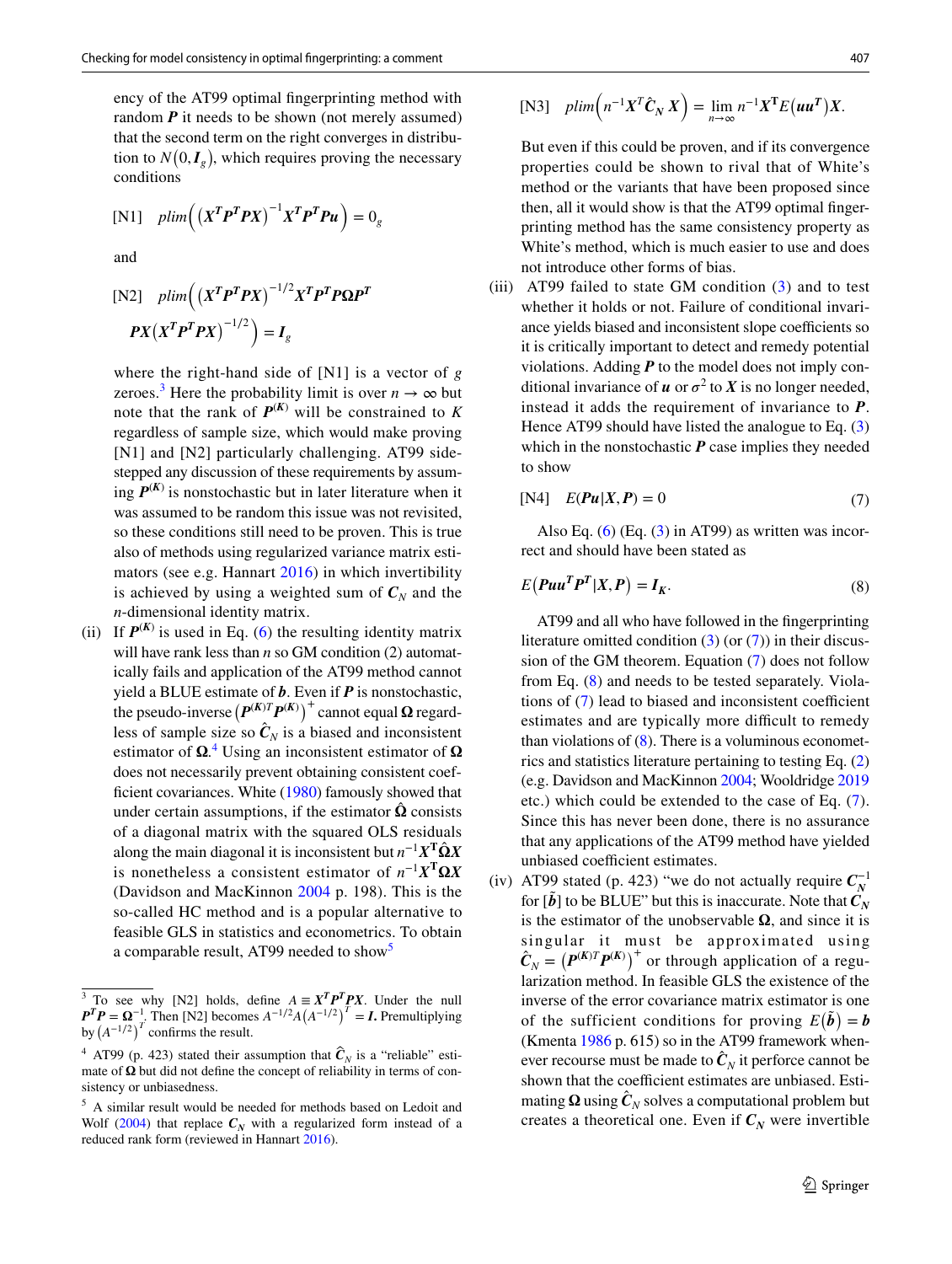however, that would only be the start of the matter since consistency of  $\tilde{b}$  depends on specific assumptions about the structure of  $\Omega$  and that of the other variables in the regression model. Amemiya [\(1973\)](#page-5-8) derived sufficient conditions for consistency and efficiency of a GLS estimator when the errors are known to follow a mixed autoregressive moving average process. But the proof depends on 5 assumptions about the numerical properties of *X* and *u* that might not hold in all applications. In the case of AT99 the reader is not told what assumptions about *X* and  $\hat{C}_N$  are necessary for  $\hat{b}$  to converge in distribution to  $N(\boldsymbol{b}, (\boldsymbol{X}^T \boldsymbol{C}_N^{-1} \boldsymbol{X})^{-1})$ , the authors merely assert (p. 422) that it does. Especially in light of how small  $K$  is in many applications, the non-existence of  $C_N^{-1}$  and the absence of proof of consistency means claims about the unbiasedness of optimal fngerprinting regression coefficients based on the AT99 method are conjectural. What is needed is a proof of the statement

[
$$
NS
$$
]  $\sqrt{n}(\tilde{b} - E(\tilde{b})) \rightarrow^d N(0, V)$   
where  $V = plim(n^{-1}X^T\hat{C}_N^{-1}X)^{-1}$ . If **u** is assumed to be  
Normal it would suffice to prove [N1] and [N2], other-

wise a central limit theorem is required. (v) The distribution of a test statistic under the null cannot be conditional on the null being false. Reliance on the assumption that  $\hat{C}_N \cong C_N = \Omega$  creates a risk of spurious inference in the AT99 framework since it assumes that the climate model is a perfect representation of the real climate. The climate model embeds the assumption that greenhouse gases have a signifcant efect on the climate along with other assumptions about the magnitude and efects of natural forcings. In a typical optimal fngerprinting application, the researcher seeks to compute the distribution of a test statistic under the null hypothesis that greenhouse gases have no efect on the climate. No statistic can be constructed in the AT99 framework that maintains this assumption. Use of preindustrial control runs to generate  $C_N$ , or combining data from diferent climate models, does not remedy this issue since all such models, even in their preindustrial era simulations, embed the assumption that elevated greenhouse gases (if present) would have a large efect relative to those of natural forcings.

#### **3 Residual consistency test**

The foregoing has established that AT99 erred in claiming their method satisfes the GM conditions thereby yielding unbiased and efficient estimates. Violations of GM conditions are typically detected using standard specifcation tests as explained in any regression textbook. These have been missing in the optimal fngerprinting literature and instead practitioners have relied more or less exclusively on the RCT introduced in AT99. It entails obtaining an error covariance matrix  $C'_N$  where the  $'$  denotes that it is from a different climate model than the one used to generate  $P^{(K)}$  in Eq.  $(5)$  $(5)$ , then using the quadratic form

$$
RCT = \boldsymbol{u}_1^T \boldsymbol{P}'^T \boldsymbol{P}' u_1 \tag{9}
$$

where  $P'$  is computed from  $C'_N$  in the manner described above and  $u_1$  is a set of residuals formed by plugging the estimated coefficients from Eq.  $(5)$  $(5)$  into Eq.  $(1)$  $(1)$ . If RCT is less than the 5% critical value from the centered  $\chi^2(K - g)$ distribution, where *g* is the number of columns of *X*, the null hypothesis is not rejected.

But what is the null hypothesis? A difficulty in interpreting the RCT is that AT99 never stated it formally. They wrote (p. 424):

Our null-hypothesis,  $\mathcal{H}_0$ , is that the control simulation of climate variability is an adequate representation of variability in the real world in the truncated statespace which we are using for the analysis, i.e. the subspace defned by the frst *K* EOFs of the control run does not include patterns which contain unrealistically low (or high) variance in the control simulation of climate variability. Because the efects of errors in observations are not represented in the climate model,  $\mathcal{H}_0$  also encompasses the statement that observational error is negligible in the truncated state-space (on the spatio-temporal scales) used for detection. A test of  $\mathcal{H}_0$ , therefore, is also a test of the validity of this assumption. If we are unable to reject  $\mathcal{H}_0$ , then we have no explicit reason to distrust uncertainty estimates based on our analysis.

The first sentence is quite imprecise: what makes a control simulation "adequate"? It implies a bound on the bias matrix  $D = \hat{C}_N - \Omega$  with no guidance as to how to quantify it or whether it approaches 0 as  $n \to \infty$ . The next two sentences imply that the null hypothesis also involves a condition on  $\sigma^2$ , namely that it is "negligible", with no further clarifcation. The fnal sentence is meaningless at best, and in fact is untrue.

The first difficulty of interpreting the RCT is that AT99 do not formally connect it to GM conditions ([7\)](#page-2-3) or [\(8](#page-2-4)), so readers do not know which one is rejected if the RCT value is large, or which if either can be retained if the RCT is small. And since ([7](#page-2-3)) and ([8\)](#page-2-4) are independent conditions, a small value of any single test statistic would not suffice to accept both. Moreover there can be many reasons conditions ([7\)](#page-2-3) and ([8\)](#page-2-4) fail so hypothesis tests need to be constructed against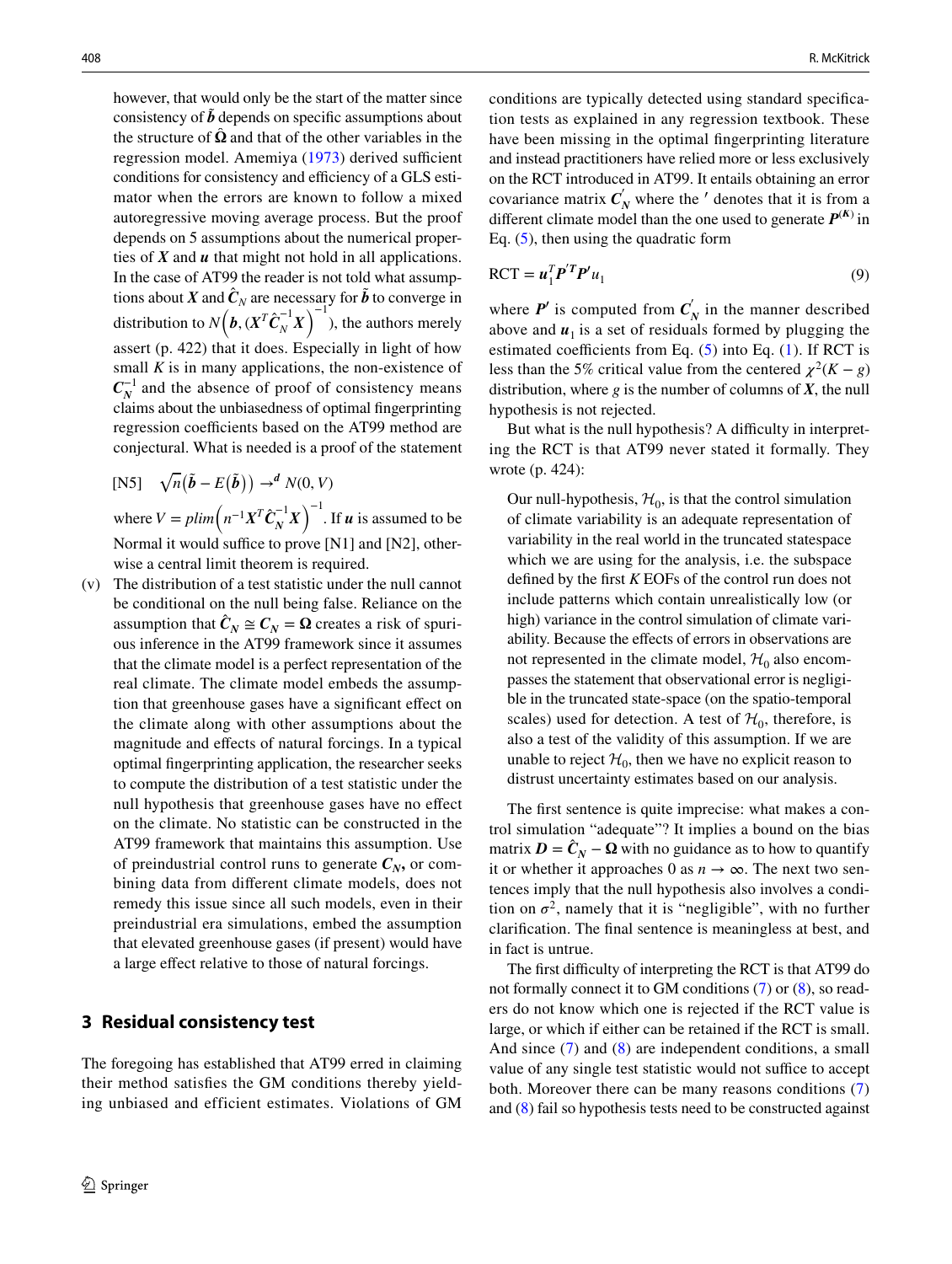specifc alternatives. Even if we assume the regression errors are Normally distributed, alternatives not ruled out by  $\mathcal{H}_0$ (for example non-linearity of the true regression equation) can yield residuals that follow a non-central  $\chi^2$  distribution (see examples in Ramsey [1969\)](#page-5-9) in which case use of the critical values from the central  $\chi^2$  tables would be invalid. There is simply no one universal specifcation test. That is why standard regression textbooks recommend applying a battery of tests to check the GM conditions. Imbers et al. [\(2014](#page-5-10)) recommended using a somewhat wider range of specifcation tests but the advice has yet to be generally applied. Failure to reject the RCT has been interpreted as comprehensive support for fngerprinting model specifcations, an entirely unwarranted assumption.

Thus it is not possible to assign meaning to either rejection or non-rejection of the RCT. The customary way to present a new test statistic is to state the associated null and alternative hypotheses mathematically, list all the assumptions necessary to derive its distribution, prove its distribution either exactly or asymptotically, and present evidence of its size and power either theoretically or based on simulations. A typical example (with some applicability to the RCT) is in Newey [\(1985\)](#page-5-11). None of these steps were followed in AT99 nor in subsequent treatments of the issue. Users have thus been interpreting and relying on the RCT with no guidance as to its power, distribution or true critical values.

As a specifc example of the problem, suppose that GM condition  $(7)$  does not hold and the coefficient estimates from model ([5\)](#page-1-6) are biased and inconsistent. This could happen if, for example, the matrix *X* omits one or more variables on which *y* signifcantly depends and which are partially correlated with one of the columns of *X*. Suppose also that the selected  $C'_N$  matrix is diagonal with every entry on the diagonal, denoted  $c'_{ii}$ , varying in direct proportion to the corresponding squared element of  $u_1$  but is always a little greater in magnitude. Then

$$
RCT = \sum_{i=1}^{K} \frac{u_{1i}^2}{c'_{ii}} < K.
$$

By construction  $C'_N$  satisfies  $\mathcal{H}_0$  in the loose sense of being "adequate". Since the 5% critical values for  $\chi^2(K-2)$ always exceed *K*, in the  $g = 2$  case we will have [5% critical value] $> K$  $>$ RCT hence the RCT would never reject. Other non-diagonal versions of  $C'_N$  could be constructed which are likewise "adequate" yet as long as the elements of  $P^T P' u_1$ are each a bit smaller than the corresponding values  $1/u_{1i}$ , RCT will not exceed *K* even while the GM conditions fail to hold and the estimator  $\tilde{b}$  is biased and inconsistent.

In sum, it is unclear what the RCT tests. This needs to be rectified by stating  $H_0$  formally, with specific reference to conditions [\(7](#page-2-3)) and ([8\)](#page-2-4), providing a proper derivation of the asymptotic distribution of the RCT under the null including

a list of all the assumptions of the data generating process, specifying the assumed limiting properties of *D*, and presenting evidence of the RCT's power characteristics. More specifcally, to validate the use that has been made of the RCT to date requires proof of the following statement:

$$
[\text{N6}] \quad [7] \& [8] \Leftrightarrow u_1^T P^{\prime T} P^{\prime} u_1 < \alpha_{.05}
$$

where  $\alpha_{.05}$  is the 5% critical value from the central  $\chi^2(K - m)$ distribution.

#### **4 Conclusion**

The methodology of AT99 is seminal to the optimal fngerprinting literature (see reviews in IADAG [2005](#page-5-12); Hegerl and Zwiers [2011](#page-5-2); Bindoff et al. [2013](#page-5-13) and Hannart [2016\)](#page-5-5). A very large number of studies has appeared over the past two decades applying the AT99 method, or extensions thereof, to global (e.g. Hegerl et al. [1997](#page-5-14), [2000](#page-5-15); Tett et al. [1999](#page-6-2); Allen and Stott [2003;](#page-5-1) Allen et al. [2006](#page-5-16)) and regional (e.g. Gillett et al. [2008\)](#page-5-17) temperature indicators, as well as to other climate variables like atmospheric moisture (Santer et al. [2007\)](#page-6-3), snow cover (Najaf et al. [2016](#page-5-18)), forest fres (Gillett et al. [2004](#page-5-19)) and others (see Hegerl et al. [2006\)](#page-5-20). The literature resting on AT99 fgures prominently in the increasing confdence with which the Intergovernmental Panel on Climate Change (IPCC [2013\)](#page-5-21) and others have attributed most modern climate change to anthropogenic infuences, chiefy greenhouse gases, especially since 1950. Inferences based at least in part on the AT99 methodology have driven some of the most consequential policy decisions in modern times.

Confdence in the results of the AT99 methodology rests on their claim that it satisfes the GM conditions and thereby yields unbiased and efficient coefficients, and that as long as the RCT yields a small score relative to the 5% critical values of the central  $\chi^2$  distribution the variance estimator is valid. These claims are untrue. AT99 omitted a key necessary condition for the GM Theorem and misstated the others. The way the method is commonly used (with  $K < n$ ) the GM conditions automatically fail. The omitted GM condition has never been mentioned or tested in the optimal fngerprinting literature and hence there is no assurance past fngerprinting results are unbiased or consistent. RCT values provide no assurance on this point. AT99 presented only a vaguely-worded null hypothesis and did not relate it to the GM conditions, nor did they state the necessary assumptions to derive its distribution.

Despite the long passage of time since its publication, owing to the infuence of the AT99 methodology this situation should be rectifed. The purpose of this comment is to encourage the authors of AT99 to do so by proving the six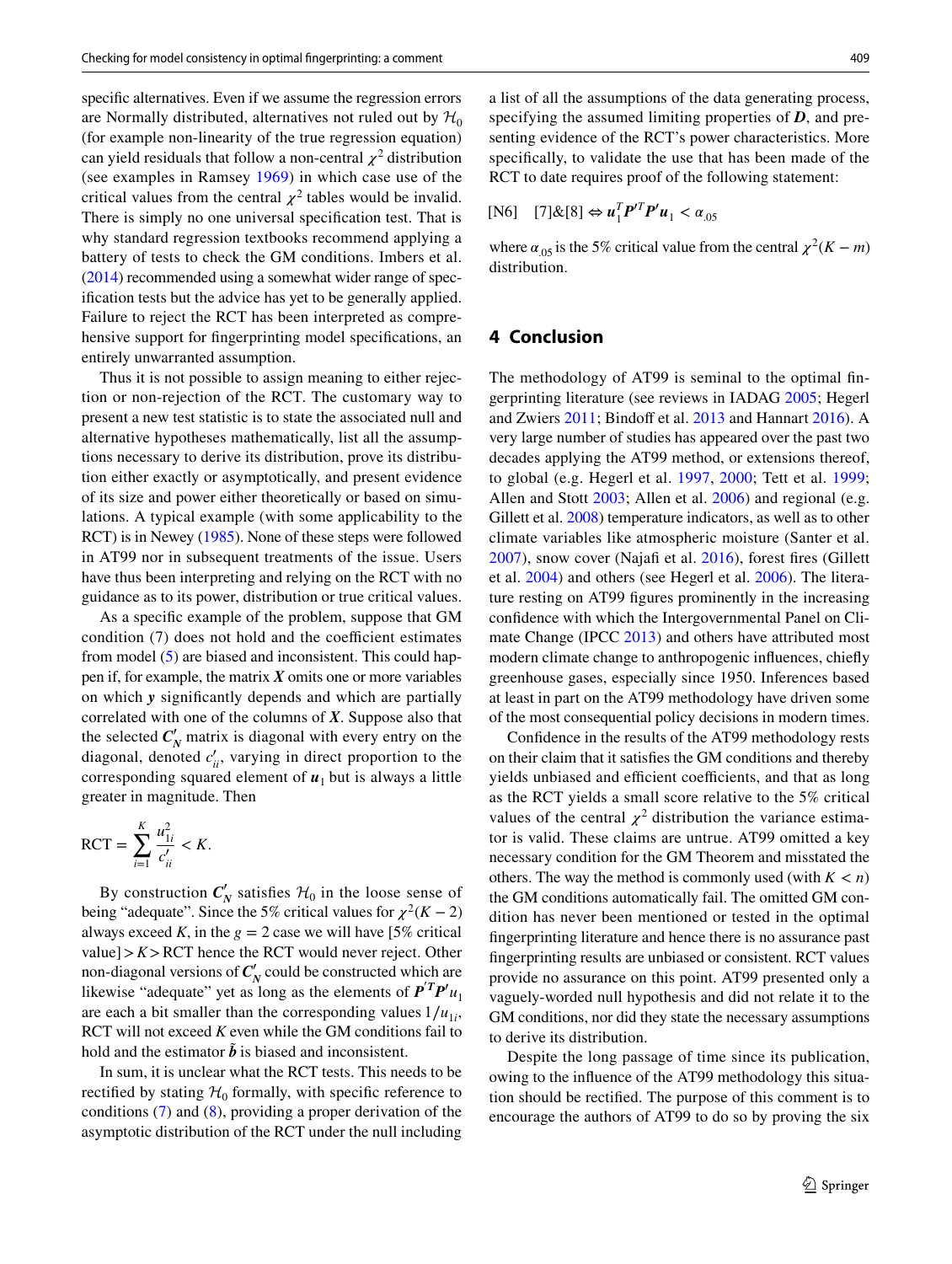necessary conditions [N1]—[N6], or alternatively to advise readers of the implications if it is not possible to do so.

#### **Author contributions** 100%.

**Funding** The author did not receive support from any organization for the submitted work.

**Availability of data and material** Not applicable.

**Code availability** Not applicable.

#### **Declarations**

**Conflict of interest** The author is a Senior Fellow of the Fraser Institute and a member of the Academic Advisory Council of the Global Warming Policy Foundation. Neither organization had any knowledge of, involvement with or input into this research. The author has provided paid or unpaid advisory services to private sector entities in the law, manufacturing, distilling, communications, policy analysis and technology sectors. None of these entities had any knowledge of, involvement with or input into this research.

**Open Access** This article is licensed under a Creative Commons Attribution 4.0 International License, which permits use, sharing, adaptation, distribution and reproduction in any medium or format, as long as you give appropriate credit to the original author(s) and the source, provide a link to the Creative Commons licence, and indicate if changes were made. The images or other third party material in this article are included in the article's Creative Commons licence, unless indicated otherwise in a credit line to the material. If material is not included in the article's Creative Commons licence and your intended use is not permitted by statutory regulation or exceeds the permitted use, you will need to obtain permission directly from the copyright holder. To view a copy of this licence, visit <http://creativecommons.org/licenses/by/4.0/>.

## **References**

- <span id="page-5-1"></span>Allen MR, Stott PA (2003) Estimating signal amplitudes in optimal fnger-printing, part I: theory. Clim Dyn 21:477–491. [https://doi.](https://doi.org/10.1007/s00382-003-0313-9) [org/10.1007/s00382-003-0313-9](https://doi.org/10.1007/s00382-003-0313-9)
- <span id="page-5-0"></span>Allen MR, Tett SFB (1999) Checking for model consistency in optimal fngerprinting. Clim Dyn 15:419–434. [https://doi.org/10.1007/](https://doi.org/10.1007/s003820050291) [s003820050291](https://doi.org/10.1007/s003820050291)
- <span id="page-5-16"></span>Allen MR, Gillett NP, Kettleborough JA, Hegerl G, Schnur R, Stott PA, Boer G, Covey C, Delworth TL, Jones GS, Mitchell JFB, Barnett TP (2006) Quantifying anthropogenic infuence on recent nearsurface temperature change. Surv Geophys 27(5):491–544. [https://](https://doi.org/10.1007/s10712-006-9011-6) [doi.org/10.1007/s10712-006-9011-6](https://doi.org/10.1007/s10712-006-9011-6)
- <span id="page-5-8"></span>Amemiya T (1973) Generalized least squares with an estimated autocovariance matrix. Econometrica 41(4):723–732. [https://doi.org/](https://doi.org/10.2307/1914092) [10.2307/1914092](https://doi.org/10.2307/1914092)
- <span id="page-5-13"></span>Bindoff NL, Stott PA, AchutaRao KM, Allen MR, Gillett N, Gutzler D, Hansingo K, Hegerl G, Hu Y, Jain S, Mokhov II, Overland J, Perlwitz J, Sebbari R, Zhang X (2013) Detection and attribution of climate change: from global to regional. In: Stocker TF, Qin D, Plattner G-K, Tignor M, Allen SK, Boschung J, Nauels A, Xia Y, Bex V, Midgley PM (eds) Climate change 2013: the physical science basis contribution of working group i to the ffth assessment report of the intergovernmental panel on climate change. Cambridge University Press, Cambridge
- <span id="page-5-4"></span>Davidson R, MacKinnon J (2004) Econometric theory and methods. OUP, New York
- <span id="page-5-19"></span>Gillett NPAJ, Weaver FWZ, Flannigan MD (2004) Detecting the efect of climate change on canadian forest fres. Geophys Res Lett. <https://doi.org/10.1029/2004GL020876>
- <span id="page-5-17"></span>Gillett NP, Stone DA, Stott PA, Nozawa T, Alexey Yu, Karpechko GC, Hegerl MFW, Philip PDJ (2008) Attribution of polar warming to human infuence. Nat Geosci 1:750–754. [https://doi.org/10.1038/](https://doi.org/10.1038/ngeo338) [ngeo338](https://doi.org/10.1038/ngeo338)
- <span id="page-5-5"></span>Hannart A (2016) Integrated optimal fingerprinting: method description and illustration. J Clim. [https://doi.org/10.1175/](https://doi.org/10.1175/JCLI-D-14-00124.1) [JCLI-D-14-00124.1](https://doi.org/10.1175/JCLI-D-14-00124.1)
- <span id="page-5-2"></span>Hegerl G, Zwiers F (2011) Use of models in detection and attribution of climate change. Wires Clim Change. [https://doi.org/10.1002/](https://doi.org/10.1002/wcc.121) [wcc.121](https://doi.org/10.1002/wcc.121)
- <span id="page-5-14"></span>Hegerl GC, Hasselmann K, Cubasch U, Mitchell JFB, Roeckner E, Voss R, Waszkewitz J (1997) Multi-fngerprint detection and attribution analysis of greenhouse gas, greenhouse gas-plus-aerosol and solar forced climate change. Clim Dyn 13(8):613–634. [https://](https://doi.org/10.1007/s003820050186) [doi.org/10.1007/s003820050186](https://doi.org/10.1007/s003820050186)
- <span id="page-5-15"></span>Hegerl GC, Stott PA, Allen MR, Mitchell JFB, Tett SFB, Cubasch U (2000) Optimal detection and attribution of climate change: sensitivity of results to climate model diferences. Clim Dyn 16(10):737–754. <https://doi.org/10.1007/s003820000071>
- <span id="page-5-20"></span>Hegerl GC, Karl TR, Allen M, Bindoff NL, Gillett N, Karoly D, Zhang X, Zwiers F (2006) Climate change detection and attribution: beyond mean temperature signals. J Clim. [https://doi.org/10.1175/](https://doi.org/10.1175/JCLI3900.1) **[JCLI3900.1](https://doi.org/10.1175/JCLI3900.1)**
- <span id="page-5-10"></span>Imbers J, Ana L, Chris H, Myles A (2014) Sensitivity of climate change detection and attribution to the characterization of internal climate variability. J Clim. <https://doi.org/10.1175/JCLI-D-12-00622.1>
- <span id="page-5-12"></span>International Ad Hoc Detection and Attribution Group (IADAG) (2005) Detecting and attributing external infuences on the climate system: a review of recent advances. J Clim 18:1291–1314
- <span id="page-5-21"></span>Intergovernmental Panel on Climate Change (IPCC) (2013) Climate change 2013: the physical science basis. In: Stocker TF, Qin D, Plattner G-K, Tignor M, Allen SK, Boschung J, Nauels A, Xia Y, Bex V, Midgley PM (eds) Contribution of Working Group I to the ffth assessment report of the Intergovernmental panel on climate change. Cambridge University Press, Cambridge, United Kingdom and New York, NY, USA
- <span id="page-5-6"></span>Kmenta J (1986) Elements of econometrics, 2nd edn. MacMillan, New York
- <span id="page-5-7"></span>Ledoit O, Wolf M (2004) A well-conditioned estimator for large dimensional covariance matrices. J Multivar Anal 88:365–411. [https://](https://doi.org/10.1016/S0047-259X(03)00096-4) [doi.org/10.1016/S0047-259X\(03\)00096-4](https://doi.org/10.1016/S0047-259X(03)00096-4)
- <span id="page-5-3"></span>Mitchell JFB, Karoly DJ, Hegerl GC, Zwiers FW, Allen MR, Marengo J, Barros, V, Berliner M, Boer G, Crowley T, Folland C, Free M, Gillett N, Groisman P, Haigh J, Hasselmann K, Jones P, Kandlikar M, Kharin V, Kheshgi H, Knutson T, MacCracken M, Mann M, North G, Risbey J, Robock A, Santer B, Schnur R, Schönwiese C, Sexton D, Stott P, Tett S, Vinnikov K, Wigley T (2001) Detection of climate change and attribution of causes. In: Intergovernmental Panel on Climate Change Third Assessment Report Climate Change 2001: The Scientifc Basis, Cambridge, CUP. [https://](https://www.ipcc.ch/report/ar3/wg1/) [www.ipcc.ch/report/ar3/wg1/](https://www.ipcc.ch/report/ar3/wg1/)
- <span id="page-5-18"></span>Najafi MR, Zwiers FW, Gillett NP (2016) Attribution of the spring snow cover extent decline in the northern hemisphere, Eurasia and North America to anthropogenic infuence. Clim Change 136:571–586. <https://doi.org/10.1007/s10584-016-1632-2>
- <span id="page-5-11"></span>Newey W (1985) Generalized method of moments specifcation testing. J Econom 29(3):229–256. [https://doi.org/10.1016/0304-4076\(85\)](https://doi.org/10.1016/0304-4076(85)90154-X) [90154-X](https://doi.org/10.1016/0304-4076(85)90154-X)
- <span id="page-5-9"></span>Ramsey JB (1969) Tests for specifcation errors in classical linear leastsquares regression analysis. J R Stat Soc 31(2):350–371. [https://](https://doi.org/10.1111/j.2517-6161.1969.tb00796.x) [doi.org/10.1111/j.2517-6161.1969.tb00796.x](https://doi.org/10.1111/j.2517-6161.1969.tb00796.x)